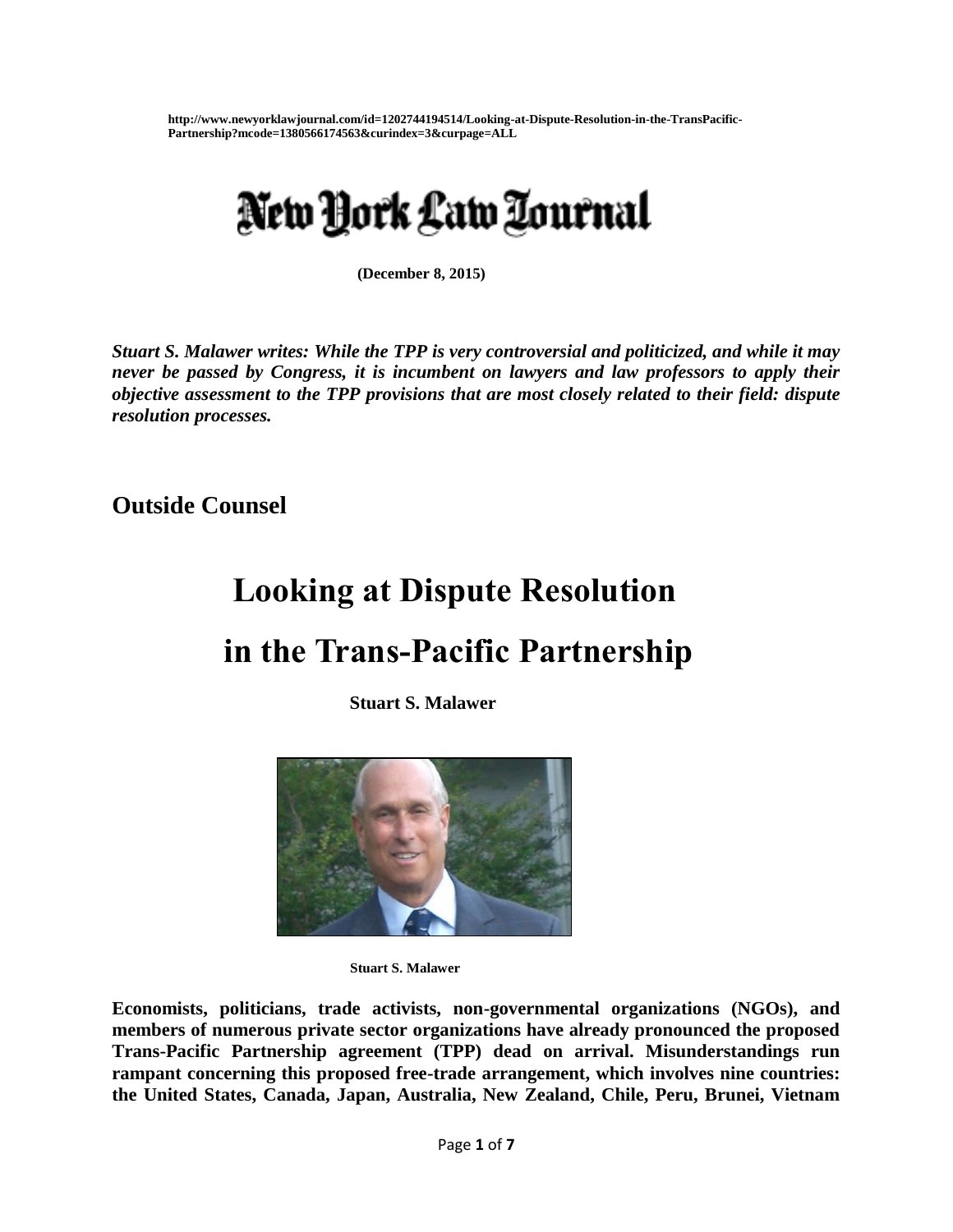**and Singapore. For example, recently the presidential hopeful Donald Trump declared that the TPP gives China an advantage, but of course, China is not even a member of the TPP.**

**While the TPP is very controversial and politicized, and while it may never be passed by Congress, it is incumbent on lawyers and law professors to apply their objective assessment to the TPP provisions that are most closely related to their field: dispute resolution processes. This will allow for a more balanced and mature debate regarding the future of the TPP as it proceeds through the congressional process.**

**The following is a look at the salient aspects of Chapter 28 (Dispute Settlement)<sup>1</sup> and Chapter 9 (Investment).<sup>2</sup>**

#### **General**

**The Dispute Settlement Procedures outlined in Chapter 28 are intended to resolve trade disputes between states; these are separate from the Investor-State Dispute Settlement (ISDS) mechanism provided in Chapter 9, which focuses on disputes between private parties and governments over investment issues.**

#### **Between Member States**

**Under Chapter 28 of the TPP, the resolution of trade disputes between member states involves obligations concerning cooperation, consultation, good offices, conciliation and mediation. However, if these procedures do not resolve a trade dispute, the complaining party may request a panel, which will issue a binding report. This type of panel process is at the heart of a compulsory arbitration system. Panels are authorized to resolve disputes and to issue sanctions in order to enforce their decisions. Specifically, panels may authorize the suspension of benefits.**

**For trade disputes between member states, a roster of panel members shall be established. Panelists are required to have expertise or experience in law and international trade. The function of the panel is to provide an objective assessment. Panels generally make their decisions by consensus.**

**Oral arguments are permitted, and the resulting hearings are open to the public; written submissions are also allowed, and the parties are required to make their submissions public. Third parties, including NGOs, may participate, and experts may be requested by a party or by the panel.**

**While the TPP will be a regional organization, it may very well have trade obligations similar to the World Trade Organization (WTO) a larger multilateral organization. It is conceivable that a state may take action for a trade restriction under either entity. Thus, there is a provision in the TPP agreement permitting a member to decide which forum in which to bring its complaint.**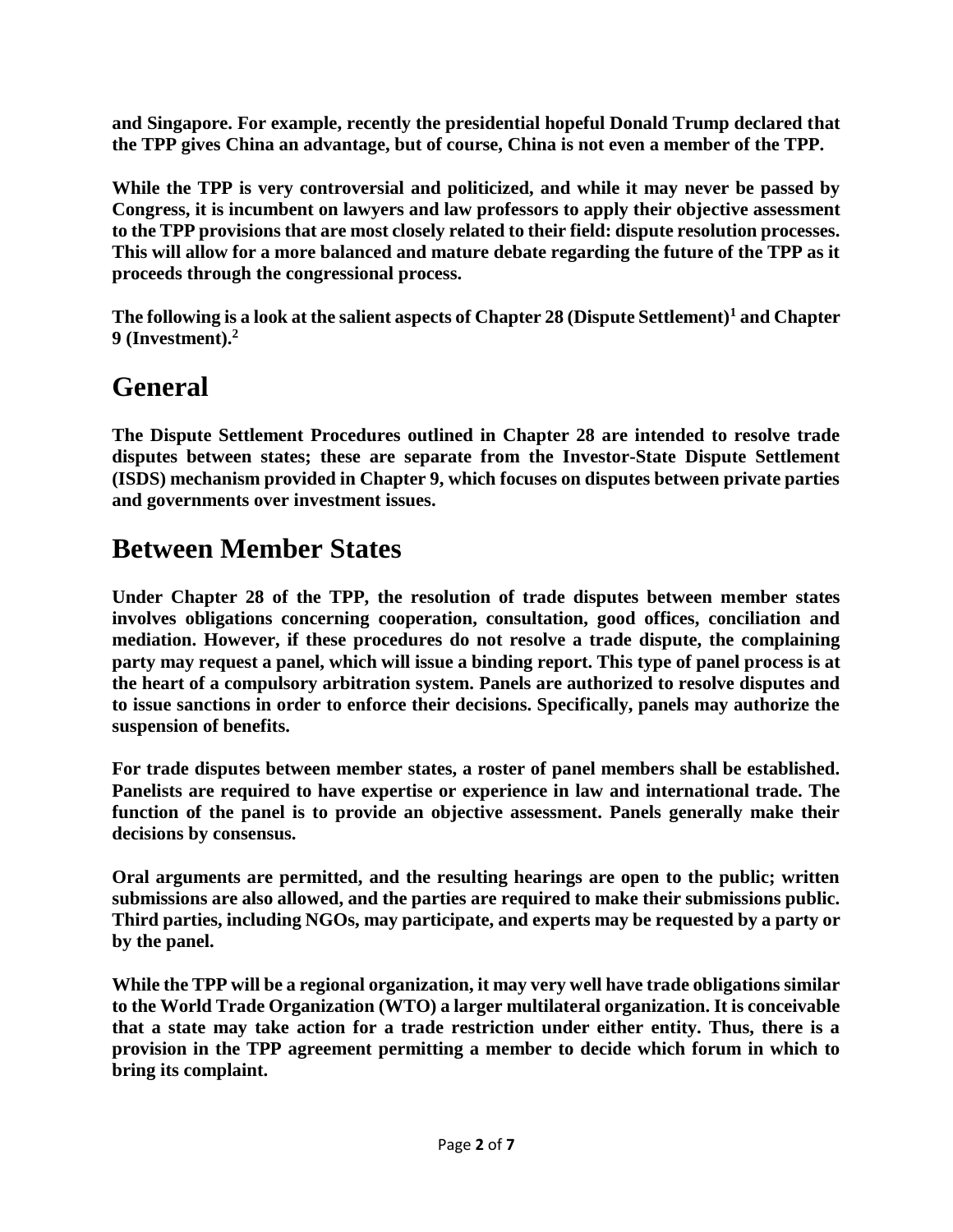**Unlike the WTO's system there is no appeals process. It is unclear why this is so, as an appeal mechanism would not be much more time-consuming. It would provide a level of oversight to ensure a uniformity of decisions.**

**Consultations are required to be held before filing for a panel hearing. Essentially, this provision requires diplomatic negotiations before resorting to litigation. Referring to the Vienna Convention on the Law of Treaties<sup>3</sup> for treaty interpretation is very welcome.<sup>4</sup> This convention, concluded in 1969, is the most important multilateral treaty, as it codifies the rules of treaty law. It covers such topics as treaty conclusion, interpretation, termination and invalidity.<sup>5</sup> By incorporating the rules of treaty interpretation as enumerated in the Vienna Convention (Articles 31 and 32), the TPP agreement removes disputes over the rules of treaty interpretation.**

**Chapter 28 sets firm guidelines for interpreting all TPP obligations. In particular, any WTO obligations incorporated in the TPP are to be interpreted in light of the WTO's panel and Appellate Body reports. This is a clear nod to precedent, which the WTO seems to accept in practice. The Appellate Body hears appeals from panels in the WTO system. Precedent is not specifically included in the WTO agreements, but both panel and Appellate Body reports actually cite earlier cases. Thus, it is a significant jurisprudential development that the TPP is explicitly granting precedential value to such reports when similar trade obligations are involved.**

**Most importantly, in private commercial disputes between firms, no firm may bring an action to domestic courts: "No Party may provide a right of action under its domestic law…."<sup>6</sup> Instead, parties are encouraged to use international arbitration to settle private disputes with the government.**

## **Investor-State Disputes**

**The investment chapter of TPP (Chapter 9) treats the issues arising between investors, most often multinational corporations, and host states. Most often these issues relate to the nationalization and expropriation of direct investments. These have been long-standing issues in international law and the subject of extensive international arbitration. These issues have primarily been the subject of bilateral, not multilateral, treaties.**

**This chapter provides a multilateral agreement concerning substantive rules for foreign investment, a separate dispute settlement procedure, and binding arbitration. Unlike the panel system established for state-state trade disputes, the system established in this chapter, known as Investor–State Dispute Settlement (ISDS), incorporates already-existing institutions. The principal issue that has arisen is whether investment disputes between private parties and states should be resolved outside of national courts.**

**In foreign investment disputes between a firm and a state, investors can choose either institutional or ad hoc arbitration. Arbitration may be brought before the World Bank's International Centre for Settlement of Investment Disputes (ICSID),<sup>7</sup> the panels established**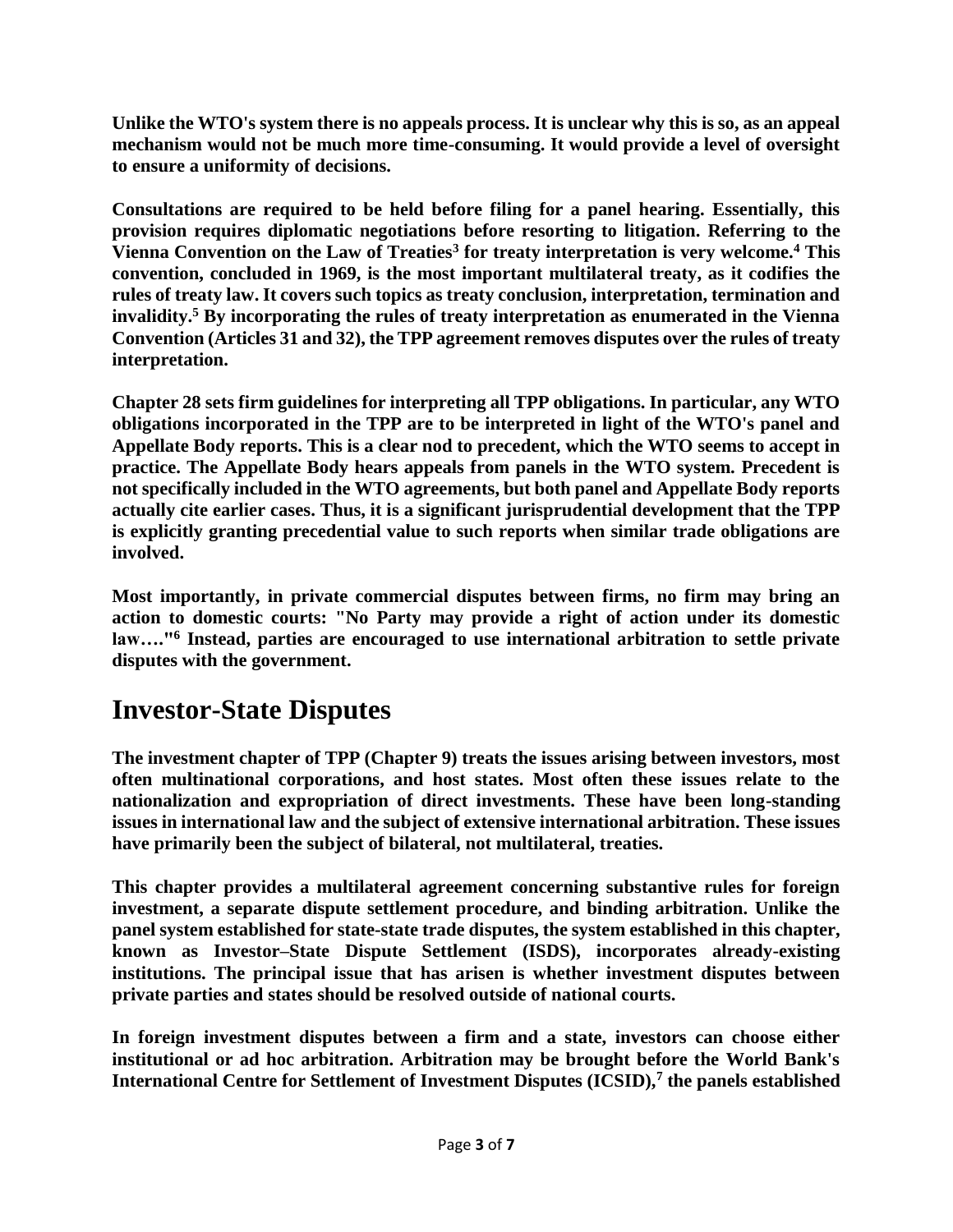**by the investment agreement chapter,<sup>8</sup> or any other agreed-upon arbitral tribunal. There is mandatory consent to arbitration by host states.<sup>9</sup>**

**Specific rules are provided for panels and arbitration unless others are agreed upon. The agreement requires a consultation prior to submitting a request for arbitration. The arbitration shall be conducted in a transparent manner with documents provided to the public. The parties generally select the arbitrators. The Code of Conduct for the panels for state-state disputes (from Chapter 28), which is still to be formulated, is intended to also be applicable in some manner to the investor-state dispute settlement panels. There is currently no appeals process, but an appellate mechanism may be developed in the future. Parties are permitted to make written submissions, and interim measures of protection may be ordered.**

**The governing law comprises the rules of the TPP and the applicable rules of international law.<sup>10</sup> This provision again demonstrates that the TPP is intended to fit squarely within the world of public international law. Unlike most costs for international arbitrations, attorney fees may be awarded. This rule is intended to restrict frivolous actions.**

**Final awards are deemed to be enforceable within each defending state. Such awards are explicitly considered to fall within international arbitral conventions concerning enforcement, such as the New York Convention, the Inter-American Convention, and the World Bank (ICSID) Convention.<sup>11</sup> This ensures that international arbitration is easier to enforce than domestic judgments, which are not generally automatically enforceable in another jurisdiction.**

**This is an updated version of the ISDS procedures that the United States has used for many years in bilateral investment treaties and in NAFTA, which established international panels to review investment disputes.<sup>12</sup> These provisions reflect the updated ones in the 2012 Model Bilateral Investment Treaty (BIT) issued by the U.S. Department of State.<sup>13</sup> Similar provisions are being negotiated with the European Union under the Transatlantic Trade and Investment Partnership (TTIP) agreement. More than 3,000 agreements worldwide utilize some form of ISDS, and the United States is party to 50 such agreements.<sup>14</sup>**

#### **Foreign Investment**

**Chapter 9 also provides substantive rules concerning the protection of foreign investment. These rules are aimed primarily at issues related to the nationalization, expropriation and compensation of foreign investments,<sup>15</sup> as well as the transfer of funds relating to those investments. Performance requirements, such as exports or domestic content requirements, are prohibited. A "minimum standard treatment" of investments is required. Obligations apply to all sectors unless negotiated and excluded (a "Negative List").<sup>16</sup>**

**Most interestingly, this chapter includes (in an annex) a provision confirming the customary international laws concerning the minimum standard of treatment (MST)<sup>17</sup> and the protection of aliens' investments. Expropriation and nationalization are prohibited. Direct and indirect expropriation and interference with reasonable investment-backed expectations are all included in this prohibition.**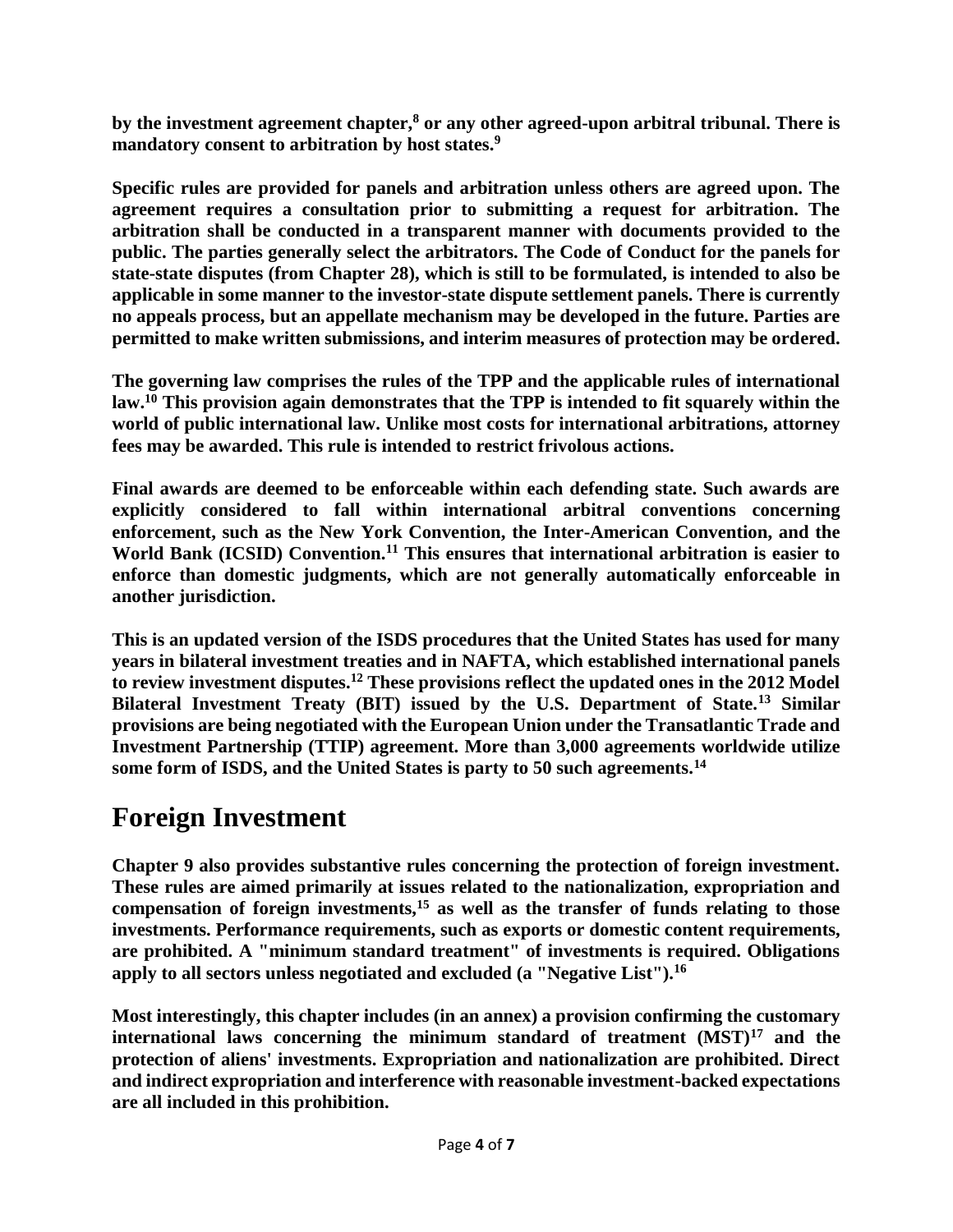**The agreement requires national and most-favored-nation treatment of investments. This means that there should be no discrimination between investments by foreign firms and those by domestic ones. The agreement applies to measures taken by central or subnational (regional or local) units and to state enterprises that exercise governmental authority. This is a newer addition to the world of foreign investment law.**

## **Observations**

**The Obama administration has argued that the TPP system has been significantly enhanced and adjusted. For example, it now allows NGOs to provide amicus briefs and for panels to have more transparency. This tracks developments within the WTO, which has gradually increased transparency over the last 20 years.**

**Provisions are included that specifically reference customary international laws concerning foreign investment and the Vienna Convention on the Law of Treaties regarding treaty interpretation. This clearly demonstrates that these newer provisions sit firmly within the growing international legal system, which provides "rules of the road" for a dynamic global economy. Developing such "rules of the road" has long been one of the Obama administration's trade and foreign policy objectives.<sup>18</sup> The intent is to now write such rules for newer issues—ones that would eventually be applicable to a larger number of states, including China.**

## **Conclusion**

**From a legal and foreign policy perspective, the TPP dispute resolution system is a wellthought-out approach to global trade and investment litigation for the ever-growing, interconnected ecosystem of world trade. It builds upon prior experience and updates prior practice, especially in terms of transparency. It sets the terms for future trade relations. This is good for U.S. national interests, the global economic system and both old and new players in this system.**

**The objective of securing a neutral adjudicator for an international investment dispute is as warranted today as it was years ago. No international juridical system for investment disputes yet exists, but Congress does have the right to enact new legislation whenever it wants to limit interpretations given by international arbitration. There can be no serious objection based on the argument that these decisions and interpretations are binding as precedent in domestic litigation or domestic law; they are not.**

**Endnotes:**

**1. Chapter 28—Dispute Resolution in the TPP. (Official Text) USTR (Nov. 5th, 2015). [https://medium.com/the-trans-pacific-partnership/dispute-settlement](https://medium.com/the-trans-pacific-partnership/dispute-settlement-a5b4569a9a55#.s03n4c9ai)[a5b4569a9a55#.s03n4c9ai.](https://medium.com/the-trans-pacific-partnership/dispute-settlement-a5b4569a9a55#.s03n4c9ai)**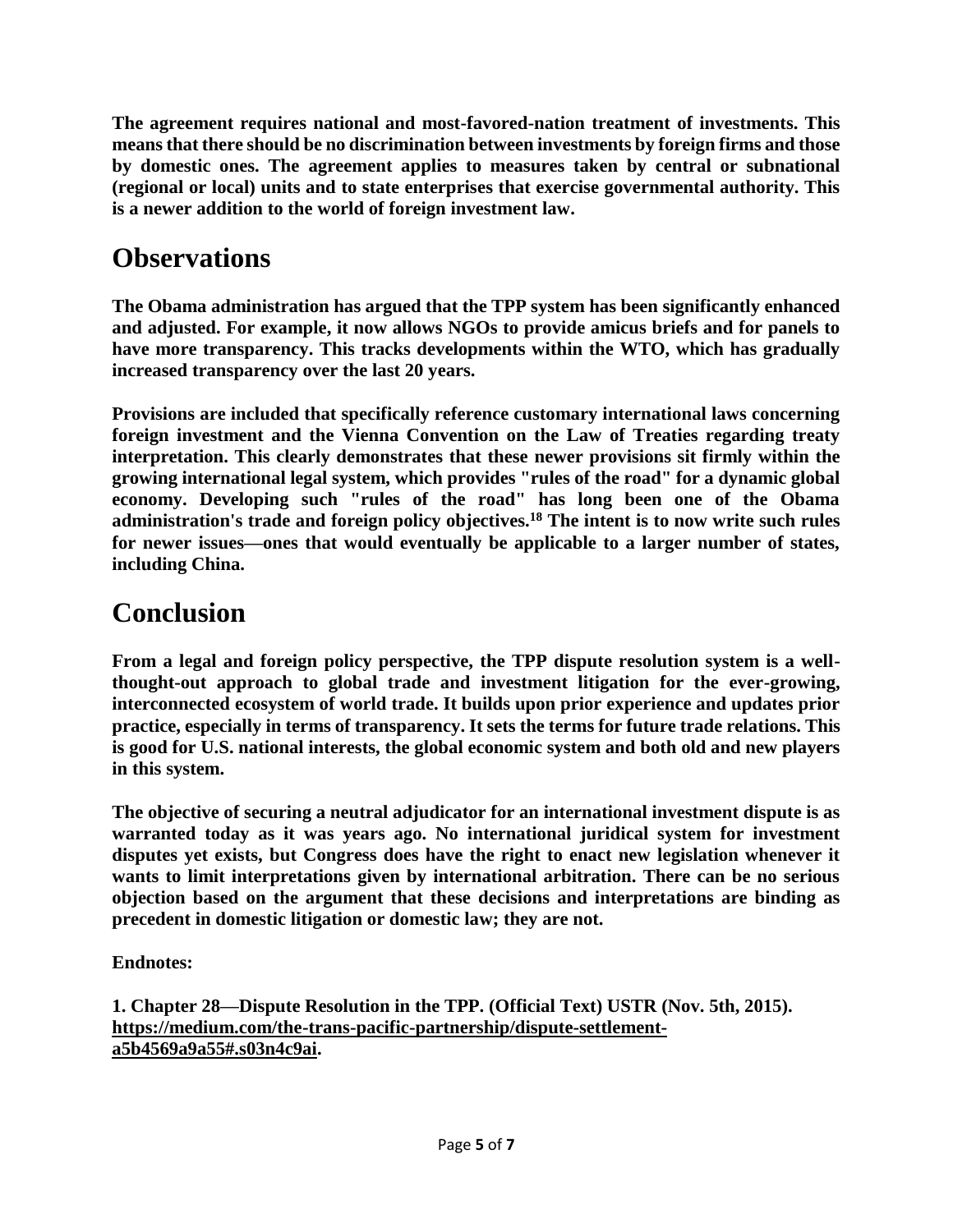**2. Chapter 9—Investment and TPP. (Official Text) USTR (Nov. 5th, 2015). [https://medium.com/the-trans-pacific-partnership/investment-c76dbd892f3a#.2z2wgwos8.](https://medium.com/the-trans-pacific-partnership/investment-c76dbd892f3a#.2z2wgwos8)**

**3. Vienna Convention on the Law of Treaties (concluded 1969). [https://treaties.un.org/doc/Publication/UNTS/Volume 1155/volume-1155-I-18232-](https://treaties.un.org/doc/Publication/UNTS/Volume%201155/volume-1155-I-18232-English.pdf) [English.pdf.](https://treaties.un.org/doc/Publication/UNTS/Volume%201155/volume-1155-I-18232-English.pdf)**

**4. Chapter 28.11(3).**

**5. Malawer, "A New Concept of Consent and World Public Order: 'Coerced Treaties' and the Convention on the Law of Treaties." Vanderbilt Journal of International Law 1 (1970- 1971).**

**6. Chapter 28. Article 28.21.**

**7. World Bank (International Centre for Settlement of Investment Disputes). [https://icsid.worldbank.org/apps/ICSIDWEB/Pages/default.aspx.](https://icsid.worldbank.org/apps/ICSIDWEB/Pages/default.aspx)**

**8. Chapter 9, Article 9.18 (4).**

**9. Chapter 9, Article 9.19.**

**10. Chapter 9, Article 9.24(1).**

**11. Chapter 9, Article 9.28(12).**

**12. USTR Summary of TPP under "New Features."(November 2015). [https://medium.com/the-trans-pacific-partnership/investment-c76dbd892f3a#.5sqt3gk4d.](https://medium.com/the-trans-pacific-partnership/investment-c76dbd892f3a#.5sqt3gk4d)**

**13. 2012 Model Bilateral Investment Treaty, [http://www.state.gov/documents/organization/188371.pdf.](http://www.state.gov/documents/organization/188371.pdf)**

**14. Investor-State Dispute Settlement (ISDS), USTR website (Fact Sheet) (March 2015). [https://ustr.gov/about-us/policy-offices/press-office/fact-sheets/2015/march/investor-state](https://ustr.gov/about-us/policy-offices/press-office/fact-sheets/2015/march/investor-state-dispute-settlement-isds)[dispute-settlement-isds.](https://ustr.gov/about-us/policy-offices/press-office/fact-sheets/2015/march/investor-state-dispute-settlement-isds)**

**15. Chapter 9, Article 9.7.**

**16. Chapter 9, Article 9.11.**

**17. Chapter 9, Article 9.6.**

**18. 2015 Trade Policy Agenda and 2014 Annual Report, 3 (USTR 2015).**